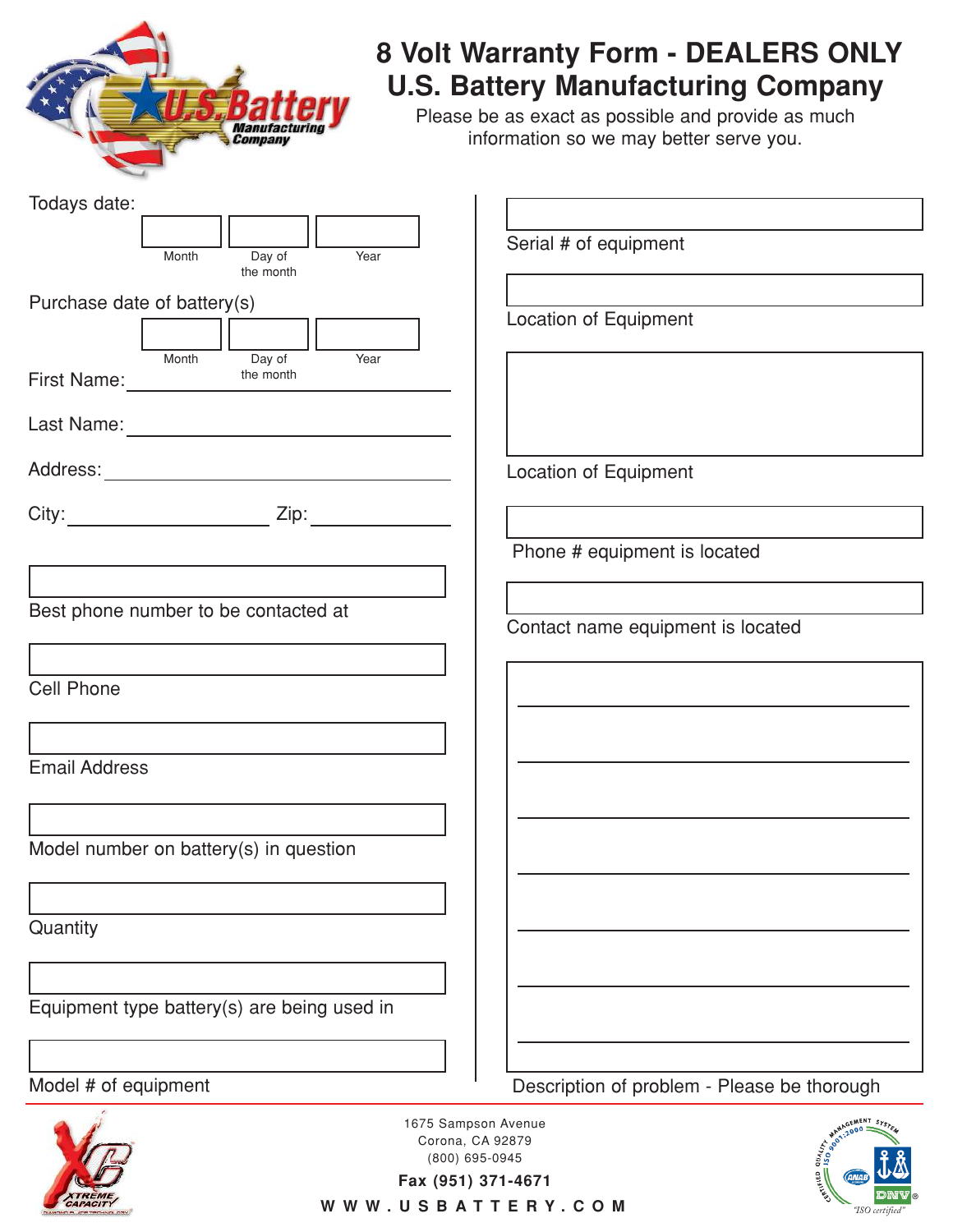

# **8 Volt Warranty Form - DEALERS ONLY U.S. Battery Manufacturing Company**

Please be as exact as possible and provide as much information so we may better serve you.

### **Notice To Customers**

Our warranty policy requires that you remove the battery(s) and take or ship them to the dealer designated by U.S. Battery. For an additional service charge, the dealer can arrange for removal, preparation and delivery to the dealer for evaluation.

### **Representative or Dealer**

Below is to be completed by U.S. Battery representative or Dealer

|     | <b>USB Distributor Assigned</b>                                                               |  |
|-----|-----------------------------------------------------------------------------------------------|--|
|     |                                                                                               |  |
|     |                                                                                               |  |
|     |                                                                                               |  |
|     | Location                                                                                      |  |
|     |                                                                                               |  |
|     |                                                                                               |  |
|     | <b>Contact Name</b>                                                                           |  |
|     |                                                                                               |  |
|     | Contact Phone #                                                                               |  |
|     | Date Assigned:                                                                                |  |
|     |                                                                                               |  |
|     | Month<br>Day of<br>Year<br>the month                                                          |  |
|     | <b>Battery Diagnostic Procedures</b>                                                          |  |
| 1.) | Check for obvious signs of damage to terminal,                                                |  |
| 2.) | container, cover, ect.<br>Check electrolyte levels and add water to just above                |  |
| 3.) | the tops of plates if necessary.<br>Fully charge battery per USB charging<br>recommendations. |  |

4.) Check open circuit voltage and specific gravity of all cells.

- 5.) If a load tester is available, load test at a discharged rate in amps approximately equal to the C/20 Ah capacity for ~15 seconds.\*
- **For example**, load test a US 200 XC at ~ 225 amps.

• If available, a 75 amp or 56 amp golf car battery tester may be used for golf car batteries. Serviceability is based on total runtime – generally >50% of published specification for the discharge rate.

• If battery is not fully charged, fully charge before load testing.

- 6.) Compare OCV, Sp. Gr., and 15 seconds load voltage load voltage to chart below.
- 7.) The 'Good' category indicates the battery is serviceable.
- 8.) The 'Defective or Abused' category indicates the battery is no longer serviceable and, if still within the USB warranty period, should be submitted for warranty adjustment and possible return for examination by U.S. Battery. Determination of whether the battery has a manufacturing defect or has been subjected to abuse generally requires more extensive testing and possibly teardown for failure mode analysis at the discretion of U.S. Battery.
- 9.) Batteries that fall within the 'gray areas' of the chart after fully charging, e.g. OVC between 4.30 volts and 6.15 volts or sp. gr. between 1.200 and 1.255 may have been subjected to continuous undercharge and may require multiple charge/discharge cycles to recover to a serviceable condition. This is considered abuse and the batteries are determined to be serviceable.



1675 Sampson Avenue Corona, CA 92879 (800) 695-0945

**®**

**Fax (951) 371-4671** WWW.USBATTERY.COM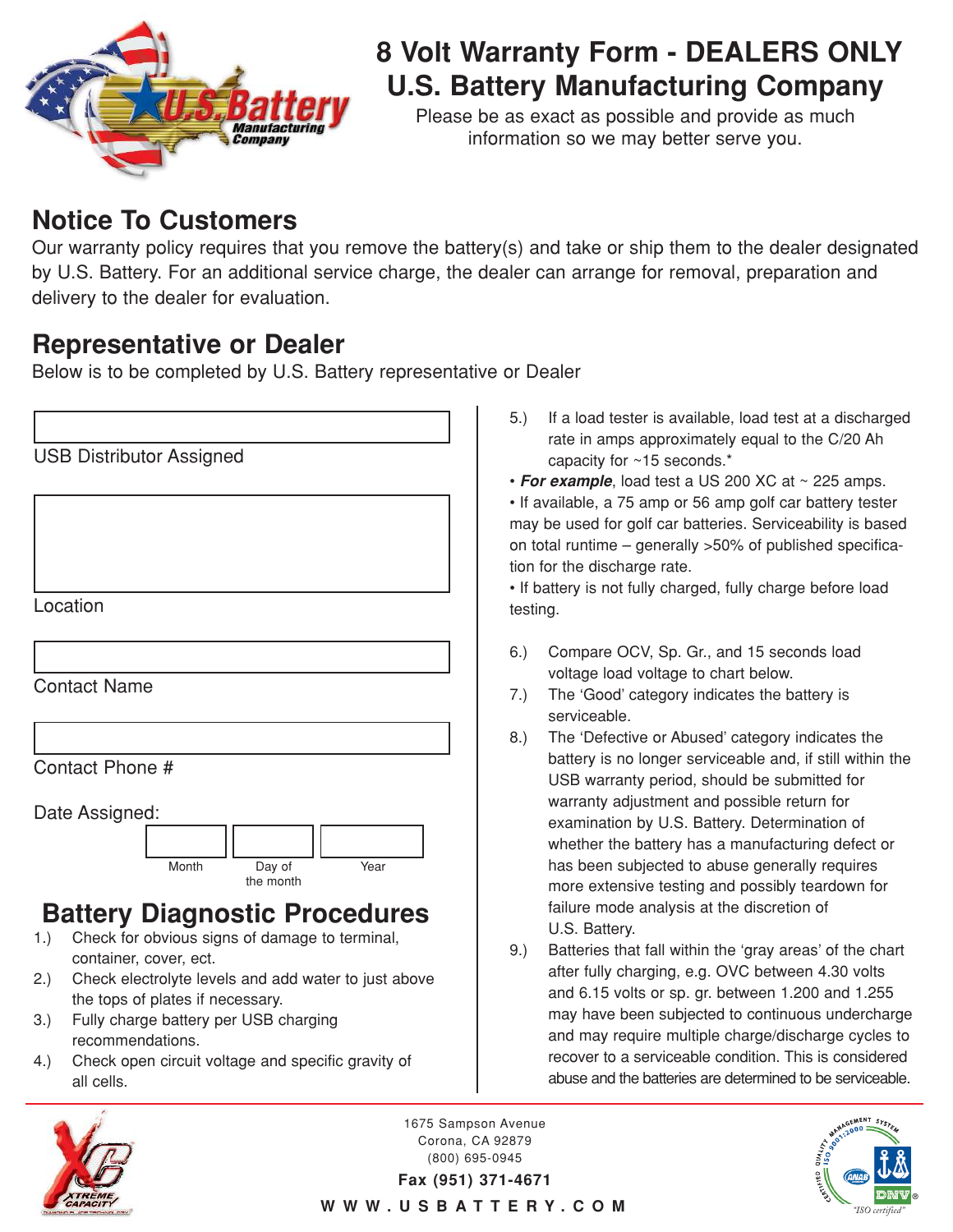**USB 8 Volt Battery Test Sheet** - Please be exact and thorough for each battery tested

Fail Date:



Year **Ambient Temperature** 

MCU Data (if applicable)

#### **BATTERY # 3 RESULTS BELOW**

Date Code on battery (this is found near the + terminal)

Discharge Minutes/Voltage on battery #3

Cell 1:

Cell 2:

Cell 3:

Cell 4:

SG Before Charge on battery #3

Cell 1:

Cell 2:

Cell 3:

Cell 4:

SG After Charge on battery #3

#### **BATTERY # 4 RESULTS BELOW**

Date Code on battery (this is found near the + terminal)

Discharge Minutes/Voltage on battery #4

Cell 1:

Cell 2:

Cell 3:

Cell 4:

SG Before Charge on battery #4

Cell 1:

Cell 2:

Cell 3:

Cell 4:

SG After Charge on battery #4

SG After Charge on battery #2 Cell 4:

SG Before Charge on battery #2

Cell 1: Cell 2: Cell 3: Cell 4:

Cell 1: Cell 2: Cell 3:

> **PLEASE MAIL TO:** U.S.Battery Manufacturing Company, 1675 Sampson Avenue, Corona, CA 92879 **OR FAX TO: (951) 371-4671**

### **BATTERY # 1 RESULTS BELOW**

Date Code on battery (this is found near the + terminal)

Discharge Minutes/Voltage on battery #1

| Cell 1:                        |  |
|--------------------------------|--|
| Cell 2:                        |  |
| Cell 3:                        |  |
| Cell 4:                        |  |
| CO Defeur Obenne en bettem: Hd |  |

SG Before Charge on battery #1

| Cell 1:                       |  |
|-------------------------------|--|
| Cell 2:                       |  |
| Cell 3:                       |  |
| Cell 4:                       |  |
| SG After Charge on battery #1 |  |

#### **BATTERY # 2 RESULTS BELOW**

Date Code on battery (this is found near the + terminal)

Discharge Minutes/Voltage on battery #2